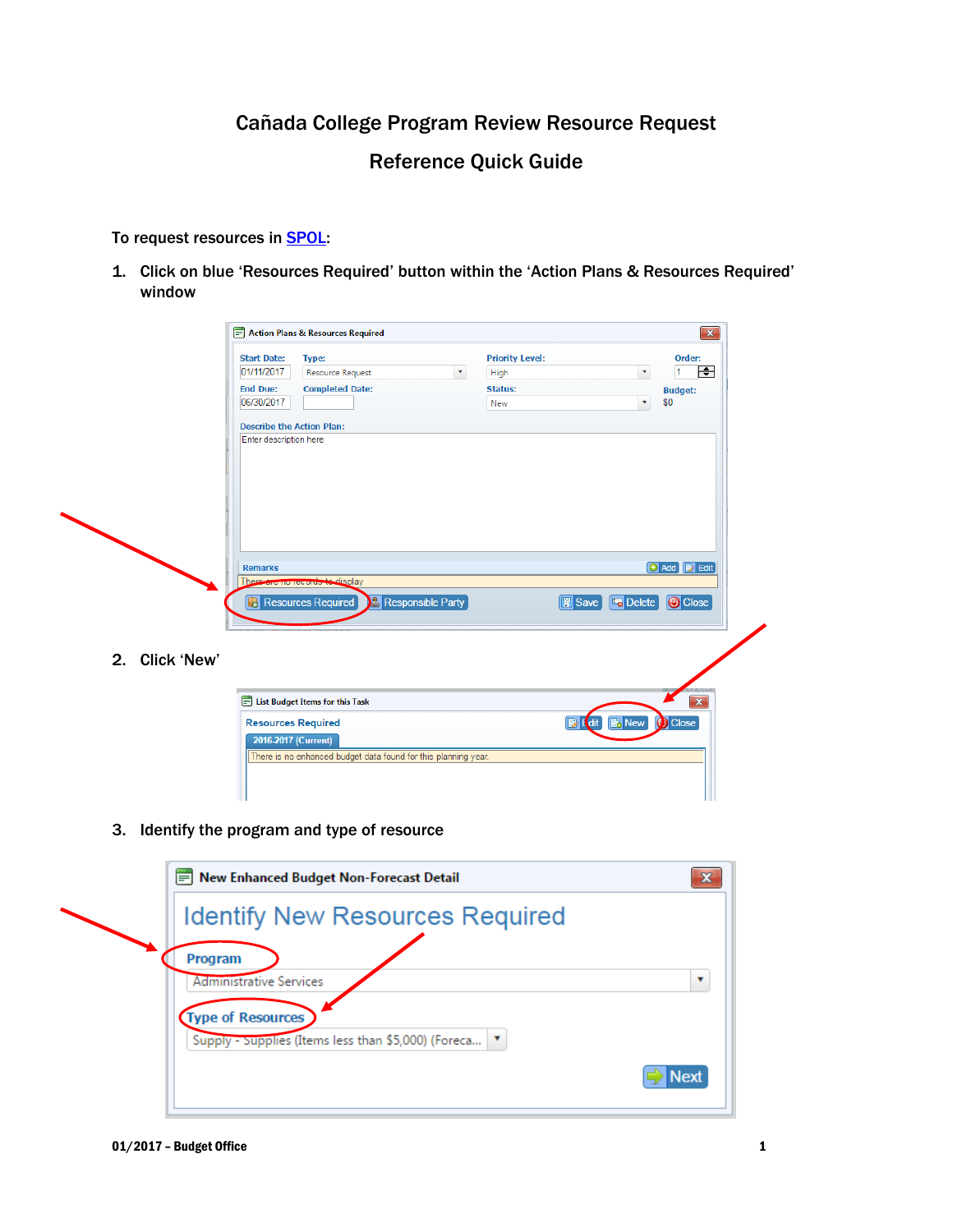- Program: Select your program from the drop down list
- Type of Resource: Select the type of resource request from the drop down list.
	- Facilities: Includes requests for new facilities or facility improvements. Examples of facility requests include: program space needs, new flooring, or replacement of large equipment.
	- **Contract Services: Includes requests for independent contractors or service** vendors beyond what the program/department current budget can cover.
	- Equipment: Items with a single unit cost greater than \$5,000. Examples of equipment requests include: x-ray machine, batting cages). If equipment will require additional resources (power, removal of existing equipment, etc.) please provide these details in your request.
	- Supplies: Includes new items with a single unit cost less than \$5,000 that are not currently budgeted by the program/department.
	- Subscriptions and memberships: Includes subscriptions for resources, materials, or services. Membership requests can only be for institutional memberships and must follow district guidelines. Individual memberships are not allowed.
	- Professional Development: Includes requests for professional development funds that are not currently budgeted by the program/department.
	- **Instructional Personnel: Includes requests for new instructional personnel**
	- **Non-instructional Personnel:** Includes requests for non-instructional personnel
	- Information Technology (IT): Includes requests for new IT equipment (computer, laptop, printer, and scanner). Replacement of existing IT equipment does not need to be submitted as a resource request. Please work with IT directly for replacement items.
	- Other: Includes items not covered by all other resource request categories. Please check with the budget office prior to using this category.

# Program Review Resource Request Tips

- Resource requests should tie to a planning objective.
- Resources should be tangible items that can be funded. Non-tangible requests (e.g., scheduling or curriculum development) are not meant to be included as a resource request.
- Provide details about your request. This allows the review process to go quicker and helps with prioritization of requests.
- The college has a number of tutorials about program review [online.](http://canadacollege.edu/programreview/spol.php) There are videos and guides!
- Ask questions! If you have questions about your resource requests, ask your supervisor, Dean, or VP.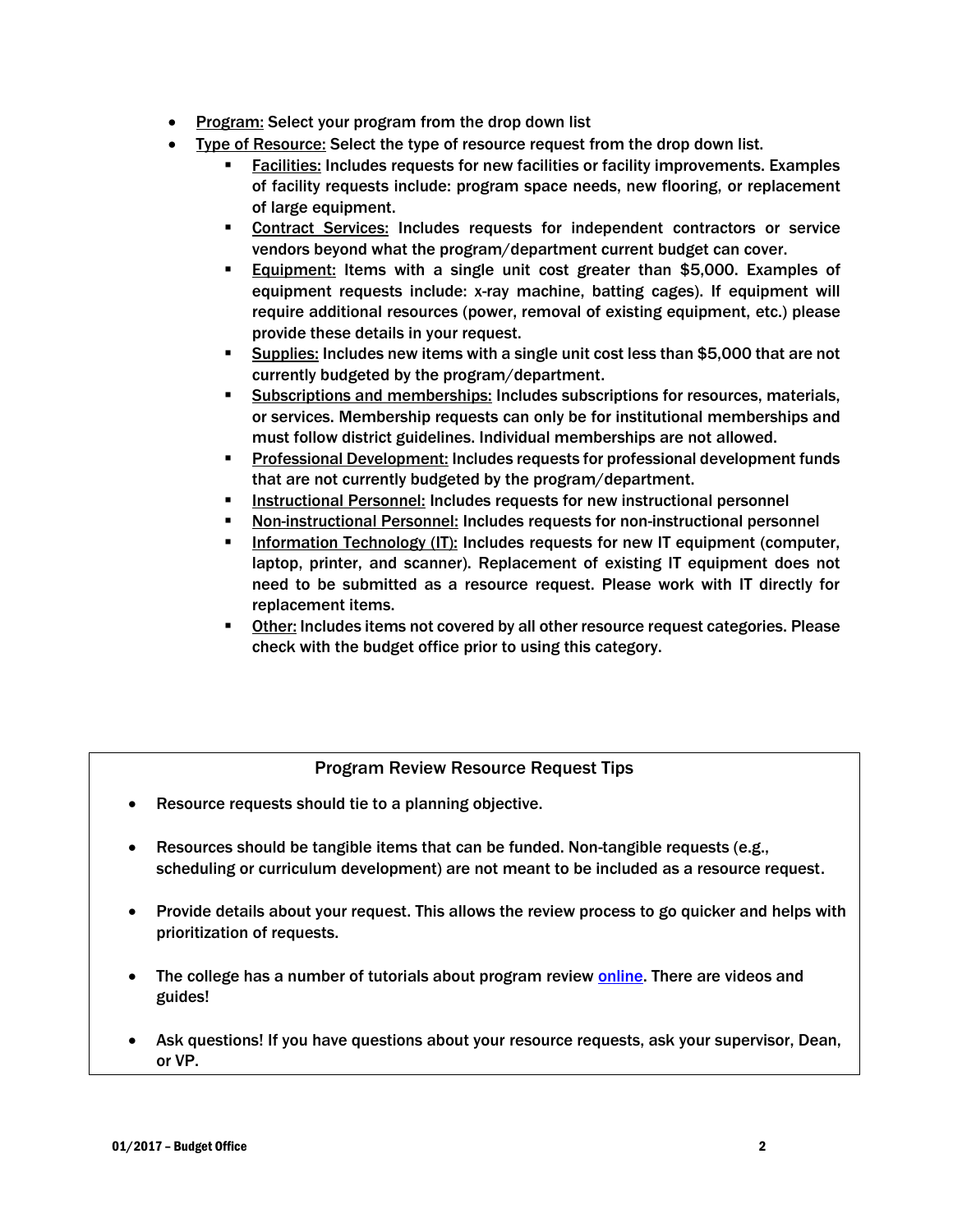### 4. Complete 'Resources Required' box

| <b>Planning Year</b><br>2016-2017     | <b>Resource Type</b><br>Supply - Supplies (Items less than<br>\$5,000)                                                                                                                                                                         | <b>Program</b>         | 40000 - Administrative Services |                   |
|---------------------------------------|------------------------------------------------------------------------------------------------------------------------------------------------------------------------------------------------------------------------------------------------|------------------------|---------------------------------|-------------------|
| <b>Action Plan:</b><br>Don't know yet |                                                                                                                                                                                                                                                |                        |                                 |                   |
| <b>Priority</b>                       | <b>Item Name</b>                                                                                                                                                                                                                               |                        |                                 |                   |
| Medium<br>۷                           | Widgets                                                                                                                                                                                                                                        |                        |                                 |                   |
| New/Repair/Replacement                |                                                                                                                                                                                                                                                | Are taxes included?    | Is shipping included?           |                   |
| New                                   | ۷                                                                                                                                                                                                                                              | $\circ$ Yes $\circ$ No | $\circ$ Yes $\circ$ No          |                   |
|                                       |                                                                                                                                                                                                                                                |                        |                                 |                   |
|                                       | <b>Proposed</b>                                                                                                                                                                                                                                |                        | <b>Approved</b>                 |                   |
| # Needed<br><b>Unit Price</b>         | <b>Total Cost</b>                                                                                                                                                                                                                              | # Approved             | <b>Unit Price</b>               | <b>Total Cost</b> |
| 400                                   | \$9.<br>\$3,600                                                                                                                                                                                                                                |                        |                                 |                   |
|                                       | Description (including vendor and catalog/item number)                                                                                                                                                                                         |                        |                                 | Not Funded        |
|                                       | Widgets are needed for all college employees to hold their employee ID cards. The current widgets are not fashionable and<br>boring. New widgets can be purchased from Zazzle, Link to item: http://www.zazzle.com/metal widgets badge holder- |                        |                                 |                   |

- Priority: Indicate level of priority (Low, Medium, and High). The level of priority should reflect need related to the program's goals and objectives. For example, a high priority would indicate something 'mission critical'. Medium priority indicates something is important, and low priority would indicate something that is more of a 'want' than a 'need'.
- Item Name: The item name should reasonably identify what the item is. Please do not use item numbers (eg., Student Microscope instead of 40X-1000X)
- New/Repair/Replacement: Indicate if the request is for a new item, repair of an existing item, or replacement of an existing item. For new items, please indicate in the description if the purchase is a one-time expense or on-going. For repair and replacement items, please indicate when the existing item was purchased. For replacement items, keep in mind 'replacement' means the new item would be consistent with the previous item (not 'more, bigger or better').
- Taxes Included : Indicate if the request amount includes taxes
- Shipping Included: Indicate if the request amount includes shipping costs